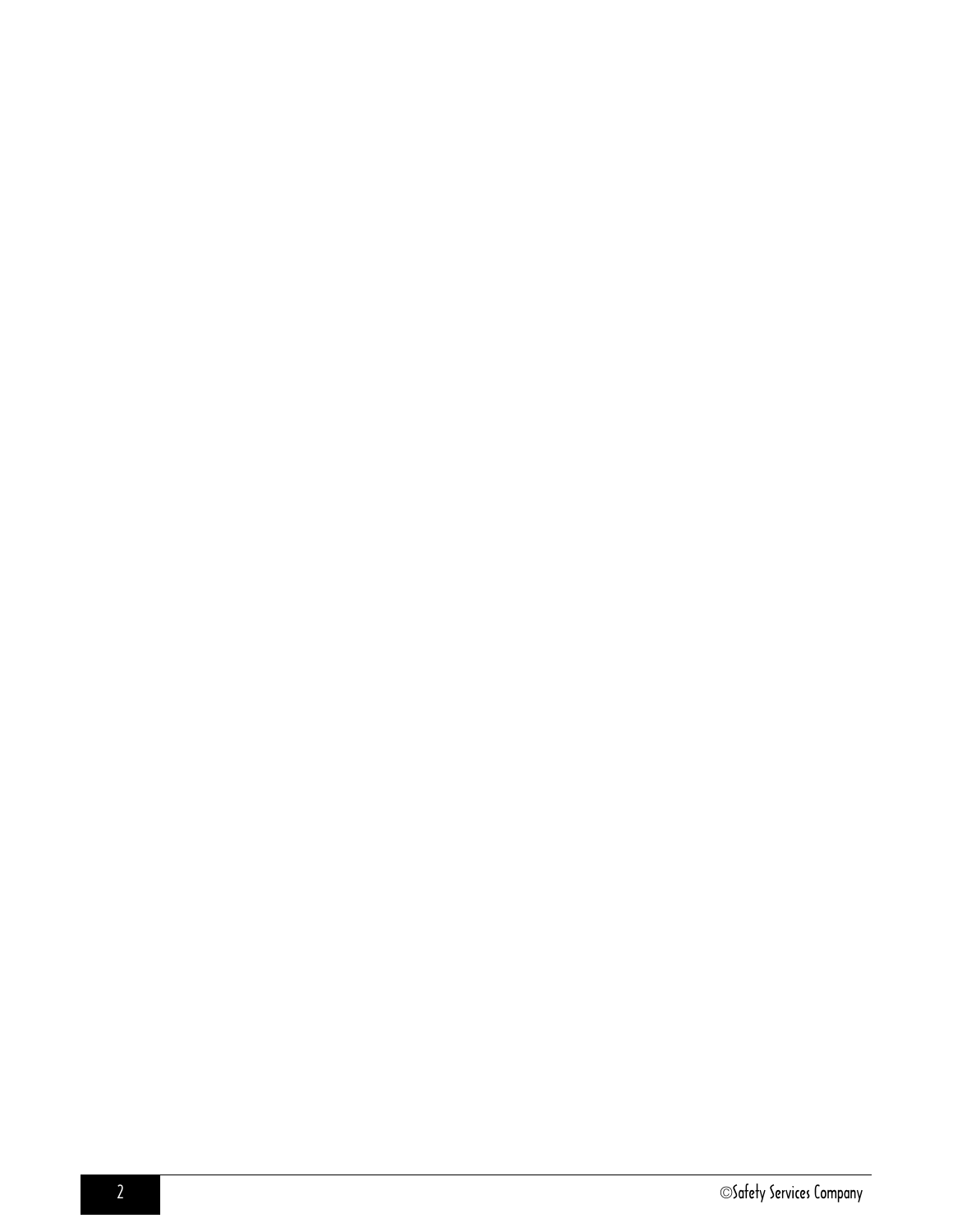Exposure to dust containing silica can cause silicosis, a progressive, irreversible, and sometimes fatal lung disease. Every year more than one million American workers are exposed to silica dust at their jobs. Deaths from silicosis may number a few hundred cases per year. Hundreds more are being permanently disabled by this disease. Every one of these cases is an unnecessary tragedy. Silicosis is preventable.

- $\Box$  If you work or are an employer in one of the many occupations where dust containing silica is present, you need to know how to prevent this disease and save your life or other workers' lives.
- Employers, safety supervisors, and foremen should work together to develop a silica exposure control program to protect their workers.
	- **Explain what silica is**
	- **IDENTIFY OCCUPATIONS that can be exposed**
	- Describe silicosis and other health effects of silica
	- List permissible exposure levels of silica
	- Discuss recommended control procedures
	- **EXECT** List guidelines for developing a silica exposure control program

#### <span id="page-2-0"></span>**What is Silica?**

Crystalline silica, also called alpha silica or free silica, is silicon dioxide (SiO2). In pure, natural form, SiO2 crystals are tiny, very hard, translucent, and colorless. Silica is the second most common mineral in the earth's crust and is a major component of sand, quartz, granite, and mineral ores.

- $\Box$  The three most common types of crystalline silica encountered in industry are quartz, tridymite, and cristobalite. Silicates, composed of SiO2, are also a source of silica (usually less than 1%).
- □ Silicates include mica, soapstone, talc, tremolite, and Portland cement.
- Quartz content can vary greatly among different rock types. Granite can contain anywhere from 10 to 40% quartz; shales have been found to average 22%, and sandstone averages almost 70 % quartz.

#### <span id="page-2-1"></span>**What occupations are at risk to silica exposure?**

Any occupation where workers are handling rock, brick, sand, or drilling, quarrying, or tunneling through the earth's crust may expose workers to silica. Silica is present in almost every process where natural minerals are handled.

#### **Occupations exposed to silica dust in various levels:**

- Construction: sandblasting, rock drilling, masonry work, jack hammering, tunneling
- $\Box$  Mining: cutting or drilling through sandstone and granite
- □ Foundry work: grinding, moldings, shakeout, core room
- $\Box$  Ceramics, clay, and pottery
- $\square$  Stone cutting: sawing, abrasive blasting, chipping, grinding
- □ Glass manufacturing
- □ Agriculture
- $\Box$  Railroads: setting and laying track
- $\Box$  Manufacturing and use of abrasives
- $\Box$  Manufacturing of soaps and detergents
- $\Box$  Shipyards: abrasive blasting
- □ Rock crushing and transport: sand and gravel operations
- $\Box$  Demolition of concrete and masonry structures
- Dry sweeping or pressurized air blowing of concrete or sand dust
- Cement and asphalt pavement manufacturing: concrete mixing, tunneling, and cutting
- $\Box$  Paper and pulp mills: repair or replacement of linings of rotary kilns
- Food processing operations: preparing crops for market, sorting, grading, and washing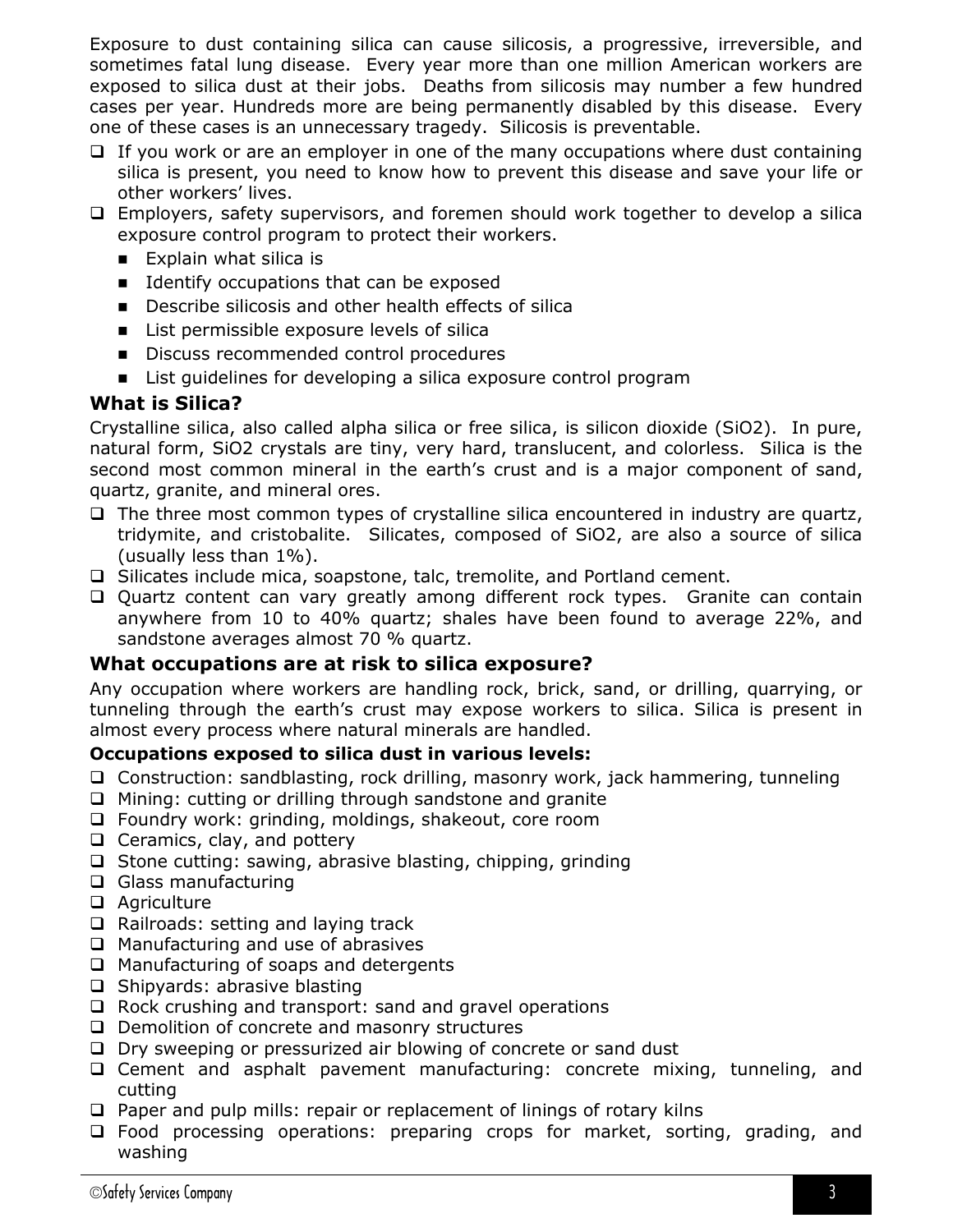Workers encounter high-risk silica exposures through sandblasting, rock drilling, and mining. Workers who remove paint and rust from buildings, bridges, tanks, and other surfaces; clean founding castings; work with stone or clay; etch or frost glass; and work in construction are at risk of overexposure to crystalline silica.

#### <span id="page-3-0"></span>**Health effects**

**Silicosis:** Silicosis has taken a serious toll in the United States, attacking workers in many settings.

- Silicosis is lung damage caused by breathing dust containing fine particles of crystalline silica. If silica particles are inhaled, they become embedded in the lungs, the lung tissues react by developing fibrotic nodules and scarring around the trapped particles. The scar tissue makes the lungs hard and stiff. The scarring can greatly reduce the function of the lungs making it difficult and sometimes painful to breathe.
- $\Box$  Not only does silica tear up the lungs but it also reduces the body's ability to fight off infections making workers more susceptible for developing other lung illnesses and infections. If workers smoke, silica exposure may greatly increase the risk of developing lung cancer.
- $\Box$  The incidence of tuberculosis is high among silicosis victims.

**Symptoms of silicosis:** Early stages of the disease may go unnoticed.

#### **Early symptoms can include:**

- Shortness of breath during physical exertion
- **E** Fever
- Occasionally bluish skin at the ear lobes or lips

#### **Progression of silicosis can lead to:**

- **Q** Fatigue
- □ Labored breathing
- $\Box$  Loss of appetite
- $\Box$  Pain in the chest
- $\Box$  Respiratory failure, which may cause death
- $\Box$  In severe cases, fibrous tissue can hinder the flow of blood in vessels of the lung and the heart can enlarge in an effort to pump more blood.
- $\Box$  Death can result from cardiopulmonary effects of chronic silicosis.
- $\Box$  Chronic silicosis: The most common form of the disease; may go undetected for years in the early stages. Chest x-rays may not reveal an abnormality until after 15 or 20 years of exposure. If you believe you are overexposed to silica dust, visit a doctor who knows about lung diseases. The progress of silicosis can only be stopped; but cannot be cured.
- $\Box$  Accelerated silicosis: A form of silicosis that shows symptoms within five to 10 years.
- Acute silicosis: A form of silicosis that develops in workers exposed to very high levels of crystalline silica. Symptoms may appear within only a few weeks of an initial exposure.
- $\square$  Silica dust can also irritate worker's eyes. Goggles or safety glasses should be worn if eye irritation is a problem.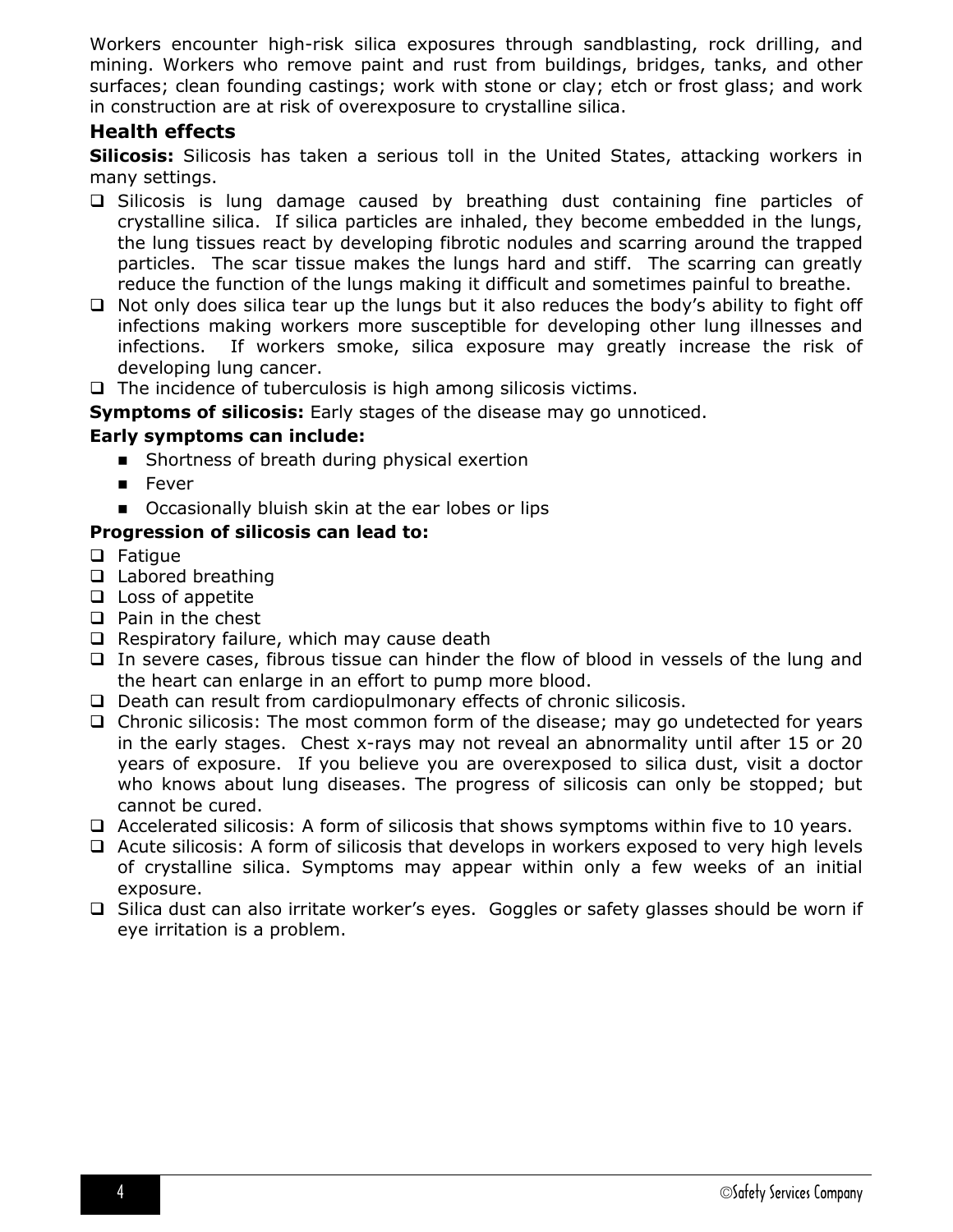#### <span id="page-4-0"></span>**Permissible Exposure Levels**

The current permissible exposure limit (PEL) for crystalline silica respirable dust is 10 milligrams silica per cubic meter of air (mg/m^3) divided by the percent silica in the dust  $+2$ . For total dust the PEL is 30mg/m<sup> $\land$ </sup>3 divided by the percent silica in the dust +2. *Formula:*

| <b>Mineral Dusts</b>                                                                  |                                              |                                                    |  |
|---------------------------------------------------------------------------------------|----------------------------------------------|----------------------------------------------------|--|
| mppcf <sup>a</sup><br>mg/m <sup>3</sup><br>Substance                                  |                                              |                                                    |  |
| Silica:                                                                               |                                              |                                                    |  |
| Crystalline                                                                           |                                              |                                                    |  |
| Quartz (Respirable)                                                                   | 250 <sup>b</sup><br>$\%$ SiO <sub>2</sub> +5 | 10 mg/m <sup>3</sup> e<br>$%SiO2+2$                |  |
| $30 \text{ mg/m}^3$<br>Quartz (Total Dust)<br>$%SiO2 +2$                              |                                              |                                                    |  |
| Cristobalite: Use 1/2 the value calculated from the count or mass formulae for quartz |                                              |                                                    |  |
| Tridymite: Use 1/2 the value calculated from the formulae for quartz                  |                                              |                                                    |  |
| Amorphous, including natural diatomaceous earth                                       | 20                                           | $80 \text{ mg/m}^3$<br>%SiO <sub>2</sub>           |  |
| Silicates (less than 1% crystalline silica):                                          |                                              |                                                    |  |
| Mica                                                                                  | 20                                           |                                                    |  |
| Soapstone                                                                             | 20                                           |                                                    |  |
| Talc (not containing asbestos)                                                        | 20                                           |                                                    |  |
| Talc (containing asbestos) Use asbestos limit                                         |                                              |                                                    |  |
| Tremolite, asbestiform                                                                |                                              |                                                    |  |
| Portland cement                                                                       | 50                                           |                                                    |  |
| Graphite (Natural)                                                                    | 15                                           |                                                    |  |
| <b>Coal Dust:</b>                                                                     |                                              |                                                    |  |
| Respirable fraction less than 5% SiO <sub>2</sub>                                     |                                              | 24 mg/m <sup>3</sup> e                             |  |
| Respirable fraction greater than 5% $SiO2$                                            |                                              | 10 mg/m <sup>3</sup> e<br>$\%$ SiO <sub>2</sub> +2 |  |
| Inert or Nuisance Dust: d                                                             |                                              |                                                    |  |
| Respirable fraction                                                                   | 15                                           | 5 mg/ $m3$                                         |  |
| <b>Total dust</b>                                                                     | 50                                           | 15 mg/m $3$                                        |  |

Conversion factors - mppcf  $X$  35.3 = million particles per cubic meter = particles per c.c. **(a)** Millions of particles per cubic foot of air, based on impinger samples counted by light-field techniques.

**(b)** The percentage of crystalline silica in the formula is the amount deter- mined from airborne samples, except in those instances in which other methods have been shown to be applicable.

**(c)** Containing less than 1% quartz; if 1% quartz or more, use quartz limit.

**(d)** All inert or nuisance dusts, whether mineral, inorganic, or organic, not listed specifically by substance name are covered by this limit, which is the same as the Particulates Not Otherwise Regulated (PNOR) limit in Table Z-1.

**(e)** Both concentration and percent quartz for the application of this limit are to be determined from the fraction passing a size-selector with the following characteristics: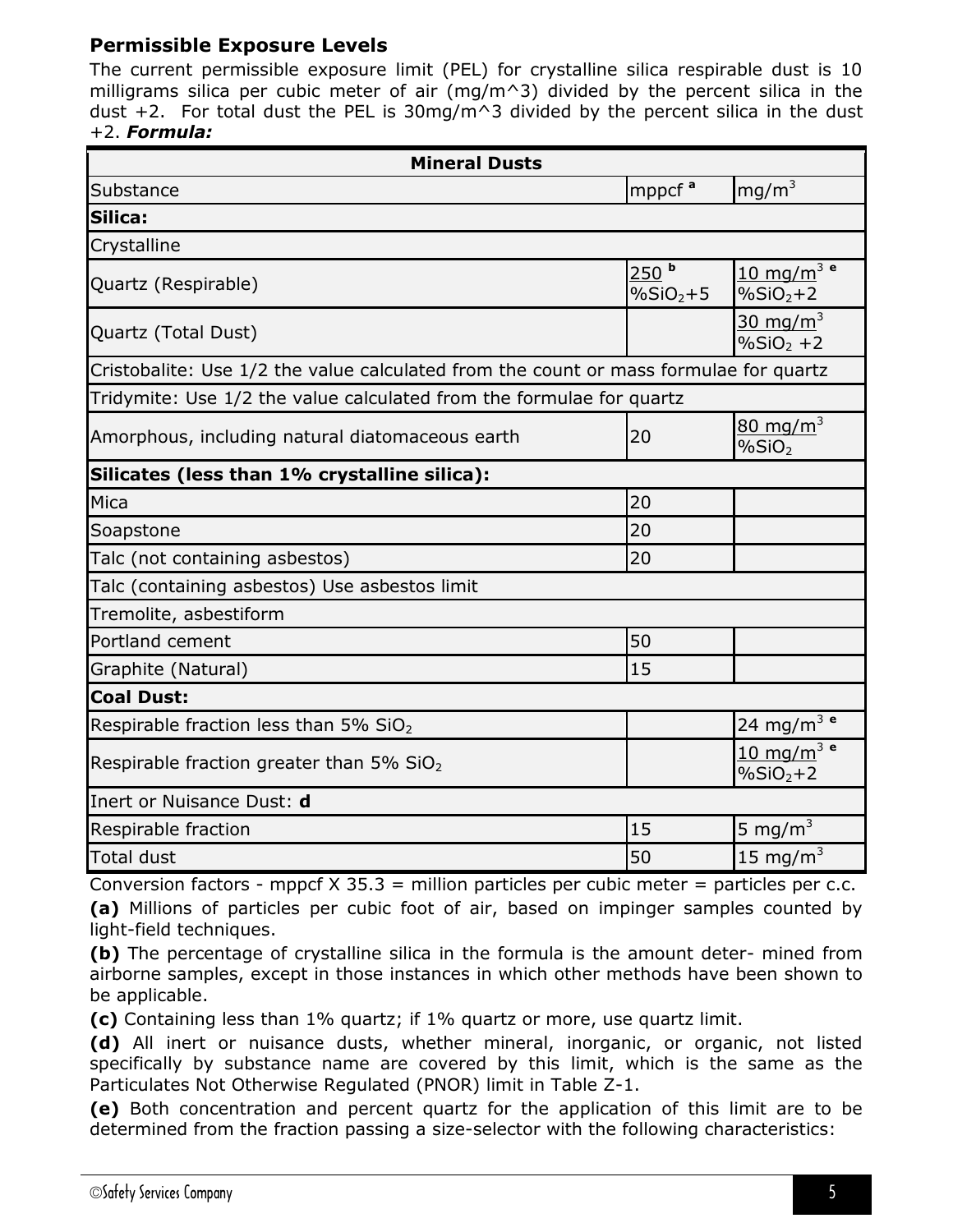| Aerodynamic diameter (unit density sphere) | Percent passing selector |
|--------------------------------------------|--------------------------|
|                                            | 90                       |
| 2.5                                        |                          |
|                                            |                          |
| 5.0                                        | フら                       |
|                                            |                          |

 $\Box$  The measurements under this note refer to the use of an AEC (now NRC) instrument. The respirable fraction of coal dust is determined with an MRE; the figure corresponding to that of 2.4 mg/m<sup>3</sup> in the table for coal dust is 4.5 mg/m<sup>3K</sup>.

#### **PEL (mg/m^3), respirable dust = 10 mg/m^3**

**(%SiO2 + 2)**

To calculate the PEL for a sample of respirable dust containing 5.0 % SiO2, substitute 5.0 % in the formula.

#### $PEL = \frac{10mg/m^{3}}{100} = 1.4 mg/m^{3}$ **(5.0+2)**

NIOSH has recommended a PEL of 0.05mg/m^3 for a 10-hour shift, 40 hours per week. The American Conference of Governmental Industrial Hygienists **(ACGIH)** recommends the following levels for respirable fraction of the dust.

- $\Box$  0.05mg/m<sup> $\land$ </sup>3 for cristobalite
- $\blacksquare$  0.1mg/m<sup> $\land$ </sup>3 for quartz
- $\blacksquare$  0.05mg/m<sup> $\land$ </sup>3 for tridymite
- $\blacksquare$  0.1mg/m^3 of contained tripoli respirable quartz

#### <span id="page-5-0"></span>**Control of Silica Dust Exposures**

The key to preventing silicosis is preventing silica dust from being in the air. Employers are required to provide and assure the use of appropriate controls for dusts containing crystalline silica.

#### <span id="page-5-1"></span>*Engineering Controls*

To achieve compliance with the established PEL, the employer must first implement engineering controls or administrative controls whenever feasible.

**Wet work:** Airborne silica dust can be minimized or reduced by applying water to the process or clean up. When sawing or drilling concrete or masonry use saws/drills that provide water to the blade.

**Isolation:** Use containment methods such as blast-cleaning cabinets when sandblasting. Cabs of vehicles or machinery cutting or drilling through rock that might contain silica should be enclosed and sealed.

**Ventilation:** Use local exhaust systems to remove silica dust from industrial processes. Dilution ventilation may be used to reduce the silica dust concentration to below the PELs in large areas.

 $\Box$  Adequate measures should be taken to ensure that any discharge would not produce health hazards to the outside environment. A dust collector should be set up so that accumulated dust can be removed without contaminating work areas.

 $\Box$  Routinely maintain ventilation systems to keep them in good working condition.

**Dust Control:** A vacuum with a high-efficiency particle air (HEPA) filter can be used to remove dust from work areas.

**Substitute with less hazardous materials:** Do not use silica sand or other substances containing more than 1% crystalline silica as abrasive blasting materials.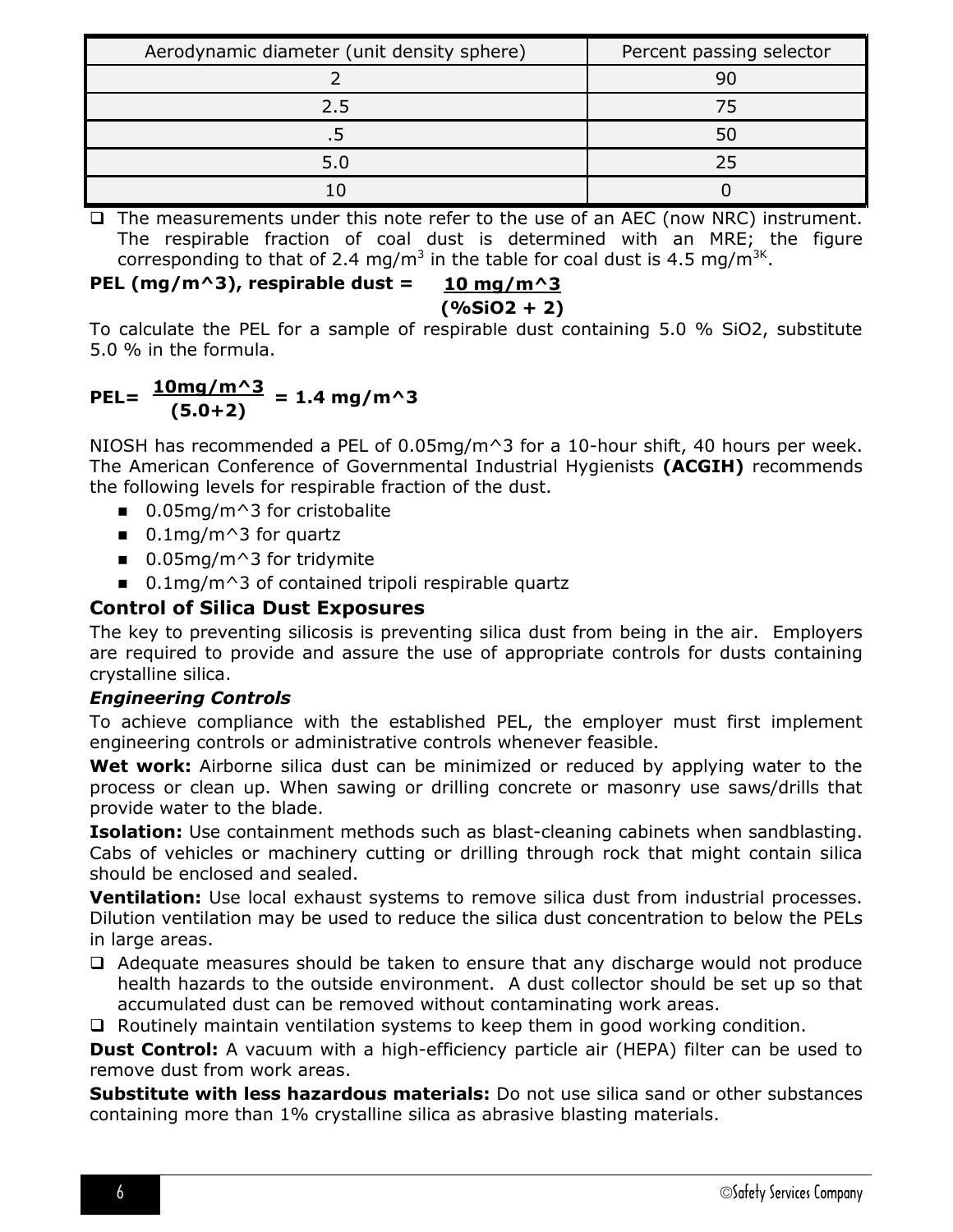#### <span id="page-6-0"></span>*Administrative Controls*

**Air Monitoring:** Air monitoring must be performed to determine exposures, evaluate engineering controls, selecting respiratory protection, evaluate work practices, and determine the need for medical surveillance.

- $\Box$  Exposure measurements should be made in the employee's actual breathing zone.
- Any appropriate combination of long-term or short-term respirable samples is acceptable.
- $\Box$  Total sampling time must be at least 7 hours.
- $\Box$  Monitoring should be repeated at least quarterly.

#### **Workers should be trained in the following:**

- $\Box$  The health effects of silica dust exposure
- $\Box$  Operations and material that produce silica dust hazards
- $\Box$  Engineering controls and work practice controls that reduce dust
- $\Box$  The importance of maintenance and good housekeeping
- $\Box$  The proper use of respirators and personal protective equipment
- $\Box$  Personal hygiene practices to reduce exposure
- Details of the employer's hazard communication and crystalline silica program

**Housekeeping:** Remove dust on overhead ledges, on floors, and equipment before it becomes airborne due to traffic, vibration, and random air current.

- $\Box$  Never dry sweep or use compressed air for cleanup of dust that may contain silica.
- □ Use wet methods or vacuums with a HEPA filter for clean up.
- $\Box$  Gentle wash down of surfaces is preferable if practical.

**Personal Hygiene:** Practice good personal hygiene to avoid unnecessary exposure.

- $\Box$  Hand-washing facilities should be conveniently located throughout a worksite in order to minimize worker contact.
- $\Box$  Lockers should be provided for employees to store uncontaminated clothing.
- Workers should shower (if possible) and change out of work clothes contaminated with silica dust before they leave the jobsite. Wearing work clothes home covered in silica dust can expose the workers family to the hazard.
- □ Work clothes should not be cleaned by blowing or shaking. They should be vacuumed with a HEPA filter vacuum before removal.
- $\Box$  Locate eating/lunch areas away from exposed areas.
- $\Box$  Workers should park their cars where they will not be contaminated with silica.

#### <span id="page-6-1"></span>**Restricted areas**

- $\Box$  Post warning signs in areas where silica exposure already exists or is possible.
- Unauthorized employees should not be allowed in restricted areas.
- $\Box$  Warning signs should contain the following information:

#### SIGN: **WARNING SILICA DUST HAZARD : RESPIRATOR REQUIRED**

#### SIGN: **SILICA DUST CAN CAUSE SILICOSIS : RESPIRATOR REQUIRED**

**Provide medical examinations:** Employers should provide medical examinations for employees who may be exposed to respirable crystalline silica.

- Medical exams should include chest X-rays, pulmonary function tests, and tuberculosis test.
- $\Box$  Chest X-rays should be read by a specialist in dust diseases.
- $\Box$  Develop a plan for reducing exposures of employees whose X-rays show changes consistent with silicosis. Ordinarily, this is accomplished by removal from jobs or tasks involving crystalline silica exposure, but in some cases it may be accomplished by the effective use of supplied air respirators.

**Report cases:** All cases of silicosis should be reported to state health departments and recorded on OSHA logs, as required.

**Personal Protective Equipment:** Personal Protective Equipment (PPE) should only be used when engineering and administrative controls do not provide adequate worker protection and reduce the PELs below recommended limits.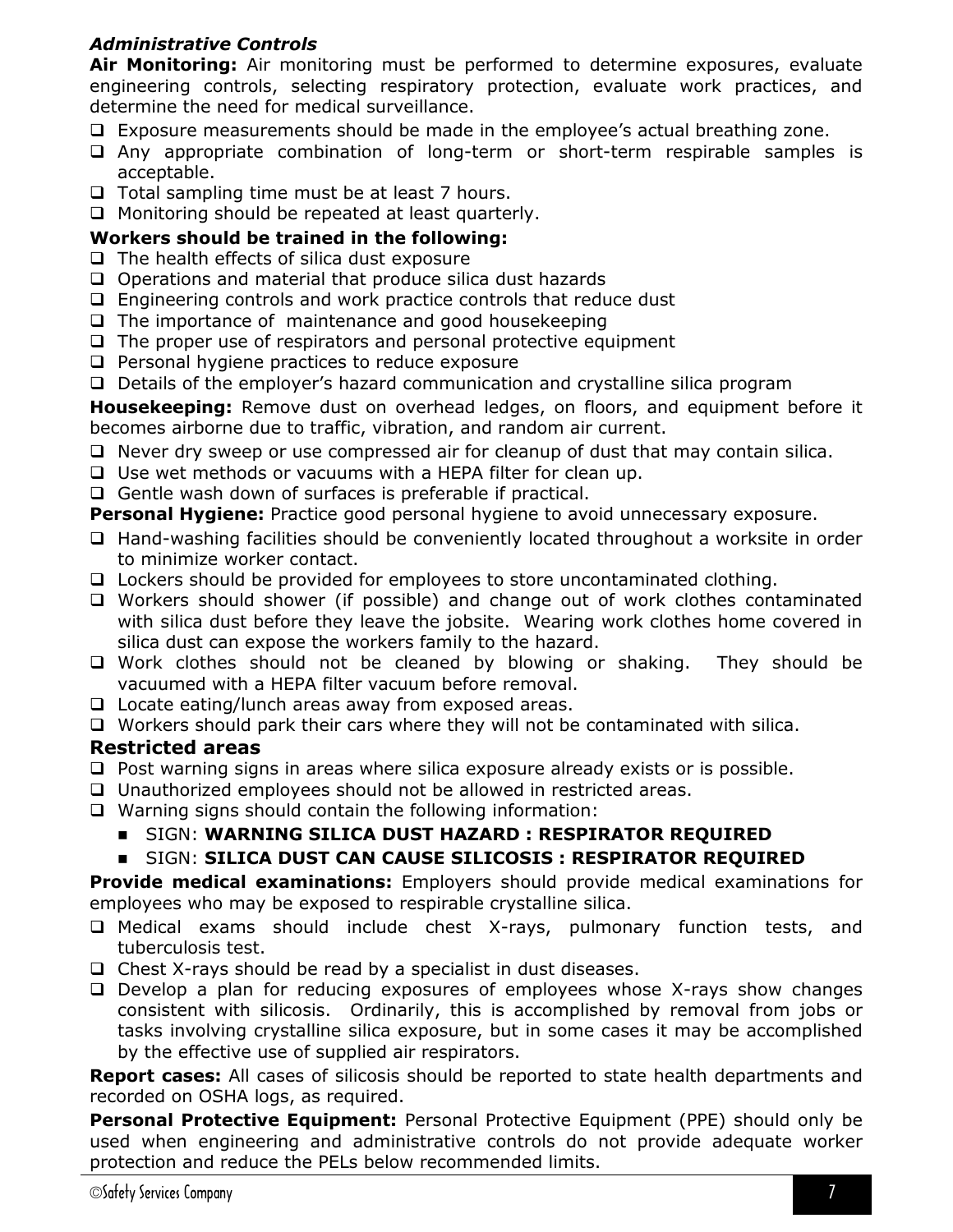**PPE is the last line of defense for fighting silicosis.** 

**Respiratory Protection:** Only when all engineering or administrative controls have been implemented, and the level of respirable silica still exceeds permissible exposure limits, may an employer rely on a respirator program to protect workers.

- $\Box$  The respirator program must comply with the standards for respiratory protection set forth in the respiratory section of your manual.
- $\Box$  The employer must select and provide an appropriate respirator that will effectively protect their employees.
- $\Box$  When abrasive blasting is done, the type C supplied-air, positive pressure, demand type abrasive blasting respirator shall be worn.
- $\Box$  Respirators must be approved by NIOSH for protection against the specific type of dust encountered.
- $\Box$  An abrasive-blasting respirator must cover the wearer's head, neck, and shoulders to protect from rebounding abrasives.
- $\Box$  The respirator program outlined in your manual must be strictly followed to protect workers and comply with OSHA standards.

| <b>Respiratory Selection Chart for Crystalline Silica Dust</b>  |                                                                                                                                                                                                                                                                           |  |
|-----------------------------------------------------------------|---------------------------------------------------------------------------------------------------------------------------------------------------------------------------------------------------------------------------------------------------------------------------|--|
| Particulate Concentration                                       | Minimum Respiratory Protection* Required Above X** mg/m^3                                                                                                                                                                                                                 |  |
| $5X^{**}$ mg/m^3 or less                                        | Dust respirator                                                                                                                                                                                                                                                           |  |
| 10X**mg/m^3 or less                                             | Dust respirator, except single-use or quarter-mask respirator                                                                                                                                                                                                             |  |
|                                                                 | Fume respirator or HEPA filter respirator                                                                                                                                                                                                                                 |  |
|                                                                 | Self-contained breathing apparatus (SCBA)                                                                                                                                                                                                                                 |  |
| $50X**mg/m^3$ or less                                           | HEPA filter respirator with a full facepiece                                                                                                                                                                                                                              |  |
|                                                                 | Supplied-air respirator with a full facepiece, helmet, or hood                                                                                                                                                                                                            |  |
|                                                                 | SCBA with full facepiece                                                                                                                                                                                                                                                  |  |
| 500X**mg/m^3 or less                                            | Powered air-purifying respirator with a HEPA filter.                                                                                                                                                                                                                      |  |
|                                                                 | Type C supplied-air respirator operated in pressure-demand or other<br>positive pressure or continuous-flow mode.                                                                                                                                                         |  |
| Greater than $500X**mg/g^3$ or<br>entry and escape from unknown | SCBA with a full facepiece operated in pressure demand or other<br>positive pressure mode.                                                                                                                                                                                |  |
| concentrations                                                  | A combination respirator which includes a Type C supplied-air respirator<br>with a full facepiece operated in pressure-demand or other positive<br>pressure or continuous-flow mode and an auxiliary SCBA operated in<br>pressure-demand or other positive pressure mode. |  |
| *Only NIOSH-approved or MSHA-approved equipment should be used  |                                                                                                                                                                                                                                                                           |  |

\*\*X indicates the permissible exposure as defined above

#### <span id="page-7-0"></span>**Crystalline Silica Protection Program**

A silica protection program is an effective tool that can be used by employers committed to protecting their workers from silicosis.

#### **Elements which need to be included in an effective crystalline silica protection program:**

- $\Box$  Ongoing personal air monitoring program
- $\Box$  Ongoing medical surveillance program
- $\Box$  Training and informing workers on hazards of silica dust.
- $\Box$  Availability of air and medical surveillance data to workers.
- Engineering controls and a scheduled maintenance program.
- □ Work practice controls
- $\Box$  An effective respiratory protection program
- $\Box$  Hygiene facilities and clothing change areas
- □ Appropriate recordkeeping
- □ Housekeeping program
- $\Box$  Regulated areas.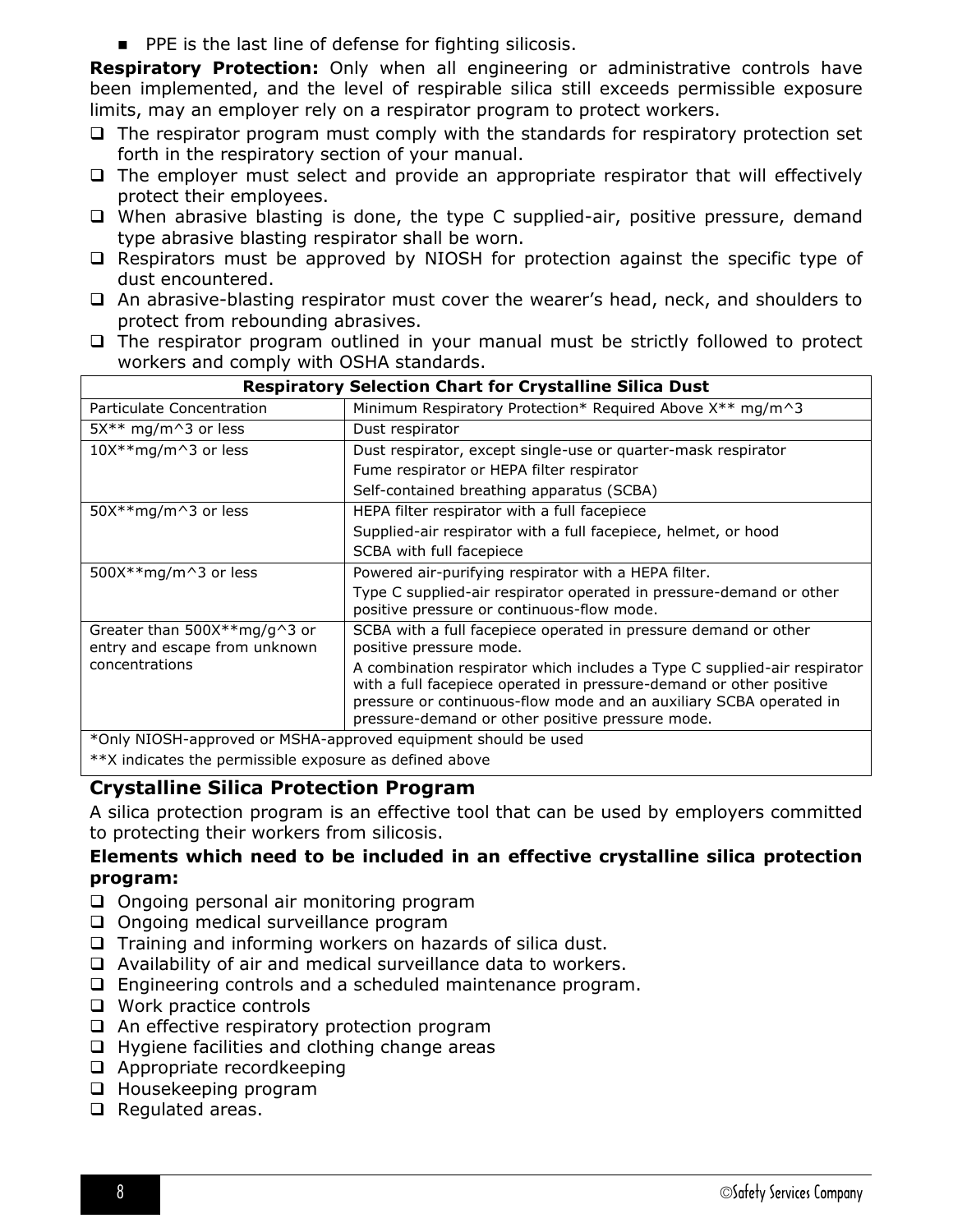#### <span id="page-8-0"></span>**Silica Dust Exposure Control Program**

Employers must develop their own program specific to their industry or worksite.

Our Company recognizes that exposure to silica dust can cause silicosis (a deadly lung disease) and may cause lung cancer.

Our Company takes responsibility for protecting the safety and health of its employees.

#### **The Occupational Silica Dust Control Program includes the following parts:**

- **Hazard Identification**
- **Norksite Air Monitoring**
- **Employee Monitoring**
- **Housekeeping Procedures**
- **Engineering Controls**
- **Personal Hygiene**
- **Personal Protective Equipment**
- **Medical Examinations and Evaluation**
- **Recordkeeping**
- **Emergency First Aid Procedures for Silica Dust**
- Spill and Disposal Procedures

#### <span id="page-8-1"></span>**Hazard Identification**

- $\Box$  Our Company recognizes that the following jobs/task can produce silica dust hazards at our workplace (sandblasting, concrete cutting, determine hazards for each site)
- $\Box$  When any of these jobs/tasks are performed by a worker employed by Our Company they will be protected by the Occupational Silica Dust Exposure Control Program.

\_\_\_\_\_\_\_\_\_\_\_\_\_\_\_\_\_\_\_\_\_\_\_\_\_\_\_\_\_\_\_\_\_\_\_\_\_\_\_\_\_\_\_\_\_\_\_\_\_\_\_\_\_\_\_\_\_\_\_\_\_\_\_\_\_\_\_\_\_\_\_

\_\_\_\_\_\_\_\_\_\_\_\_\_\_\_\_\_\_\_\_\_\_\_\_ is responsible for identifying silica dust exposure hazards.

#### <span id="page-8-2"></span>**Worksite Monitoring**

- □ When a job/task is identified as a silica dust hazard, the process and the worker's breathing zone will be monitored for silica dust concentrations. Employee exposure measurements must represent actual breathing zone exposure conditions for each employee.
- Each job/task identified in part one will be monitored every four months and whenever a change is made to the process. Engineering controls will be monitored immediately after implementation and quarterly thereafter.

Employees will be able to view all air monitoring records; copies of the records can be found at

is responsible for the worksite monitoring program.

### <span id="page-8-3"></span>**Employee Training**

 All employees working in the jobs/tasks identified in part one are required to complete a training course prior to working in the exposure area. Workers will be trained when first assigned to the job/task and annually thereafter.

#### **Training for Occupational Silica Dust Exposure will include the following topics:**

- Health hazards of silica dust exposure (including signs and symptoms of silicosis.
- **Dearations and materials that can produce silica dust exposures.**
- **Engineering and work practice controls used to protect them from exposures.**
- The importance of proper equipment and control maintenance.
- **Housekeeping procedures.**
- **Proper use of respirators and the respirator standard.**
- **Personal hygiene procedures to reduce exposures.**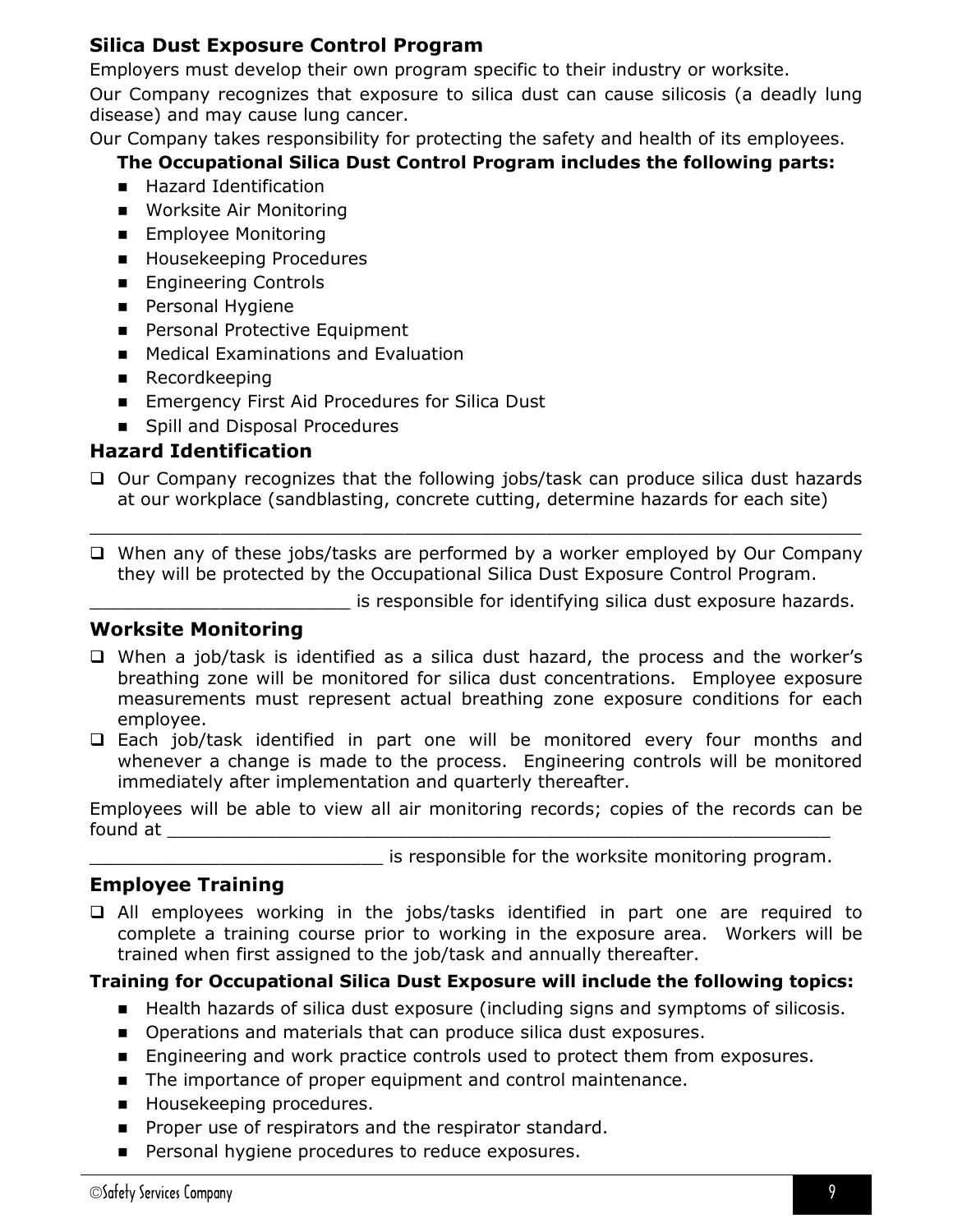- How smoking increases the risk of developing silicosis and other lung damage.
- The details of the Occupational Silica Dust Exposure Program.

Training will be performed by

Records of attendance, dates of training, and training material will be documented and located at

 Additional training or reference material on silica dust exposure will be made available upon request to employees.

#### <span id="page-9-0"></span>**Housekeeping Procedures**

 $\square$  Dry sweeping and the use of compressed air are prohibited for removing dust in jobs/task identified in part one. Work areas and equipment covered by dust will be cleaned at the end of every shift by using a HEPA filter vacuum.

Vacuums are stored at

 $\Box$  Wet clean up may also be used to remove dust.

Waste material will be stored at

and will be removed at least weekly.

 $\Box$  Supervisors are responsible for ensuring that work areas are free from dust at the end of each shift.

#### <span id="page-9-1"></span>**Engineering Controls**

 $\Box$  Our Company will use engineering controls whenever possible to control silica dust exposures.

Ventilation systems will be inspected and maintained by

- Ventilation systems will be checked at least weekly to determine if they are functioning properly.
- $\Box$  Our Company will not use abrasives that contain more than 1% crystalline silica during blasting operations.

is responsible for inspecting and maintaining engineering controls at all jobs/tasks identified in part one.

#### <span id="page-9-2"></span>**Personal Hygiene**

Employees working at the jobs/tasks identified in part one will change out of contaminated clothing and work boots before leaving the jobsite. Contaminated clothing will be vacuumed with a HEPA filter vacuum to remove silica dust.

Vacuums will be located at \_\_\_\_\_\_\_\_\_\_\_\_\_\_\_\_\_\_\_\_\_\_\_\_\_\_\_\_\_\_\_\_\_\_\_\_\_\_\_\_\_\_\_\_\_\_\_\_\_

 Lockers or containers will be provided to store clean clothes at the jobsite. Employees are required to wash their hands and shower (when feasible) before leaving the worksite.

Showers are located at

Hand washing facilities are located at

- When worksites are located in the field away from normal operation Our Company will provide water in portable containers to hand washing.
- Employees will not eat, smoke, or use smokeless tobacco in areas identified in part one.

#### <span id="page-9-3"></span>**Personal Protective Equipment**

 When respirators are required to protect employees for silica dust exposure Our Company's Respirator Program will be strictly followed.

Copies of the Respirator Program are located at \_\_\_\_\_\_\_\_\_\_\_\_\_\_\_\_\_\_\_\_\_\_\_\_\_\_\_\_\_\_\_\_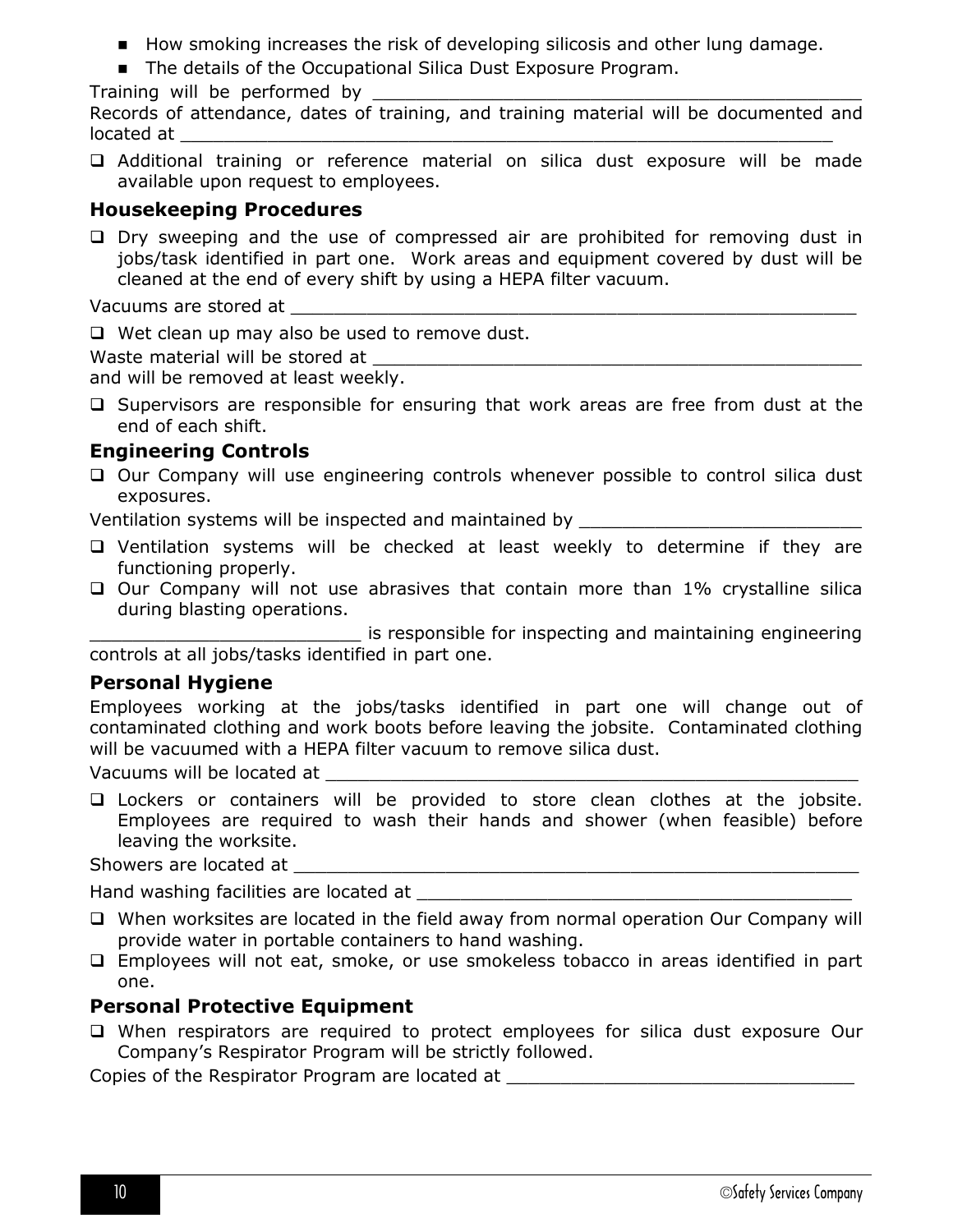#### <span id="page-10-0"></span>**Medical Surveillance**

 All workers working in jobs/tasks identified in part one will be given medical examinations to prevent the development of silicosis. Medical examination will be conducted once a year for employees working in jobs/tasks that expose them to silica dust.

#### **Medical examination must include:**

- Chest X-rays
- **Pulmonary function tests**
- **Tuberculosis evaluation**

Medical examinations will be performed by

 $\Box$  Employees whose chest X-rays show changes consistent with the development of silicosis are customarily removed from jobs/tasks that expose them to silica dust. Input from the attending physician will be considered in making this decision.

Medical records will be made available at

#### <span id="page-10-1"></span>**Recordkeeping**

Training, medical records, air monitoring, engineering control maintenance records, and injury records will be kept and located at

\_\_\_\_\_\_\_\_\_\_\_\_\_\_\_\_\_\_\_\_\_\_\_\_\_\_\_\_\_\_\_\_\_\_ is responsible for the recordkeeping program.

#### <span id="page-10-2"></span>**Emergency First Aid Procedures for Silica Dust**

#### <span id="page-10-3"></span>*Eye Exposure*

- $\Box$  If crystalline silica dust gets into the eyes, wash immediately with large amounts of water, lifting the lower and upper lids occasionally.
- $\Box$  If irritation is present after washing, get medical attention.
- $\Box$  Portable eyewashes will be kept at jobsites in the field away from the company locations.

#### <span id="page-10-4"></span>*Breathing*

- $\Box$  If a person breathes in large amounts of crystalline silica dust, move the exposed person to fresh air immediately.
- $\Box$  If breathing has stopped, perform chest compressions (if trained).
- $\Box$  Keep the affected person warm and at rest.
- $\Box$  Get medical attention as soon as possible.

#### <span id="page-10-5"></span>**Spill and Disposal Precautions**

If crystalline silica is spilled or released in hazardous concentrations, the following steps will be taken:

- Ventilate the area of the spill or release.
- **Persons doing the clean-up are required to wear appropriate respirators.**
- Collect spilled material in the most convenient and safe manner for reclamation or disposal in a secured sanitary landfill.

I have read and understand the requirements of this program and will participate in all training and safety precautions.

| Employee Signature |                    |       |
|--------------------|--------------------|-------|
|                    | Employee Signature |       |
| Employee Signature |                    |       |
| Employee Signature |                    |       |
| Date:              |                    | Time: |